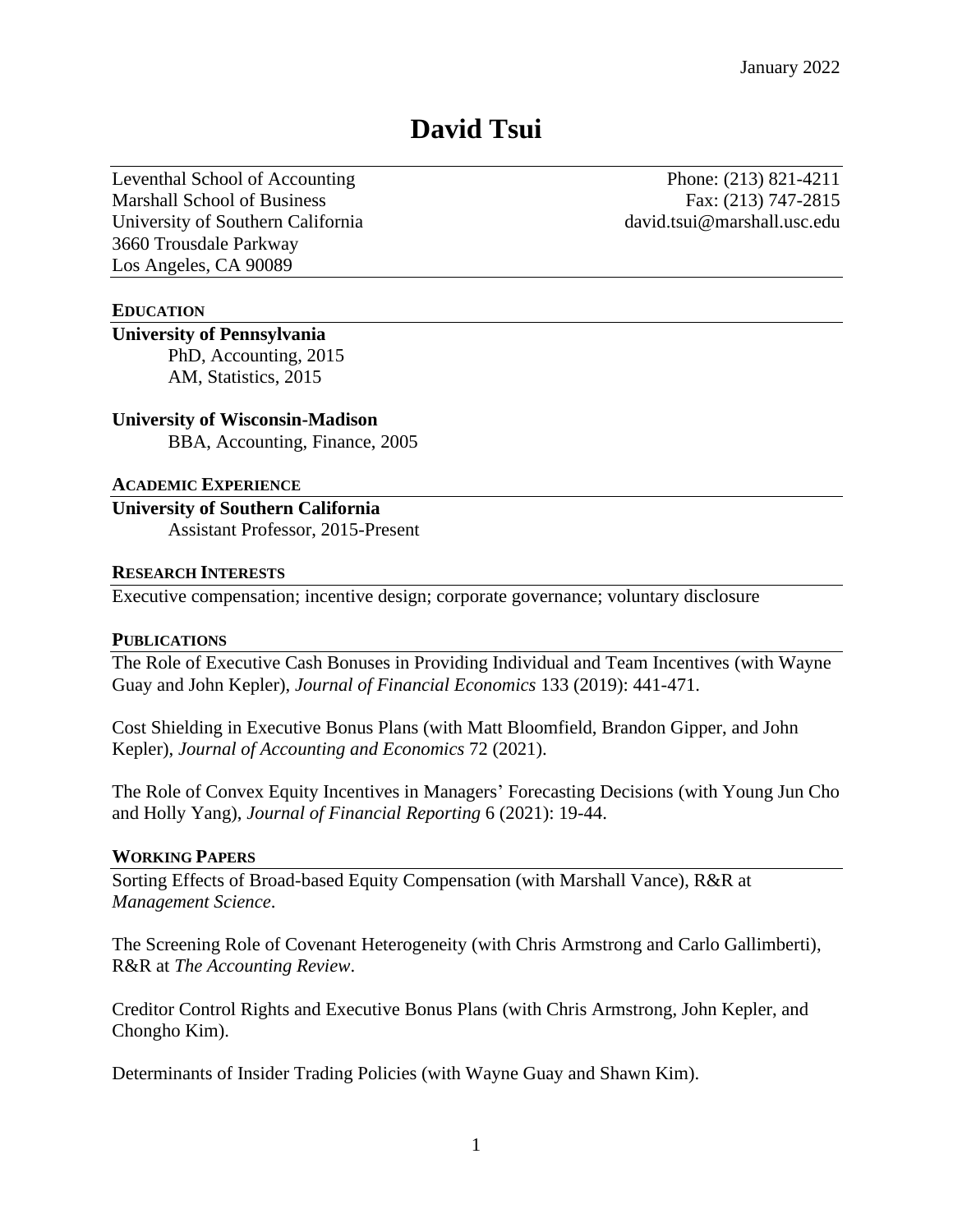Supply Constraints and Directors' Reputational Incentives (with Chris Armstrong, John Kepler, and Shawn Shi).

## **WORK IN PROGRESS**

Peer Learning from Pay Disclosures (with Matt Bloomfield, Brandon Gipper, and John Kepler).

Testing Competing Theories Explaining Investment-Cash Flow Sensitivity: The Information Value of Cash Flows (with Carlo Gallimberti).

## **TEACHING EXPERIENCE**

Instructor, Introduction to Managerial Accounting (Undergraduate), 2017-Present Instructor, Managerial Accounting (Undergraduate), 2014 Teaching Assistant, Financial Accounting (Executive MBA), 2012 Teaching Assistant, Principles of Accounting I (Undergraduate), 2011-2012 Teaching Assistant, Managerial Accounting (Undergraduate), 2011-2012

## **WORKSHOPS AND PRESENTATIONS**

Arizona State University, 2022 (scheduled) MAS Midyear Meeting, 2022 USC Marshall Junior Faculty Research Day, 2021 University of Southern California, 2021 Washington University in St. Louis, 2021 SoCal Accounting Research Conference, 2021 Corporate Governance and Executive Compensation Research Series, 2021 MAS Midyear Meeting, 2020 Bar Ilan University, 2019 USC Marshall Junior Faculty Research Day, 2019 Global Management Accounting Research Symposium, 2019 UCI/UCLA/USC Accounting Research Conference, 2019 University of Southern California, 2019 MAS Midyear Meeting, 2018 UCI/UCLA/USC Accounting Research Conference, 2017 AAA Annual Meeting, 2016 UCI/UCLA/USC Accounting Research Conference, 2016 University of Rochester, 2015 University of Southern California, 2015 University of Texas at Austin, 2015 University of Oregon, 2015 University of Washington, 2015 University of California, Los Angeles, 2015 Yale University, 2015 University of Pennsylvania, 2011, 2012, 2014

# **CONFERENCE PARTICIPATION**

MAS Midyear Meeting, 2022 Review of Accounting Studies Conference, 2021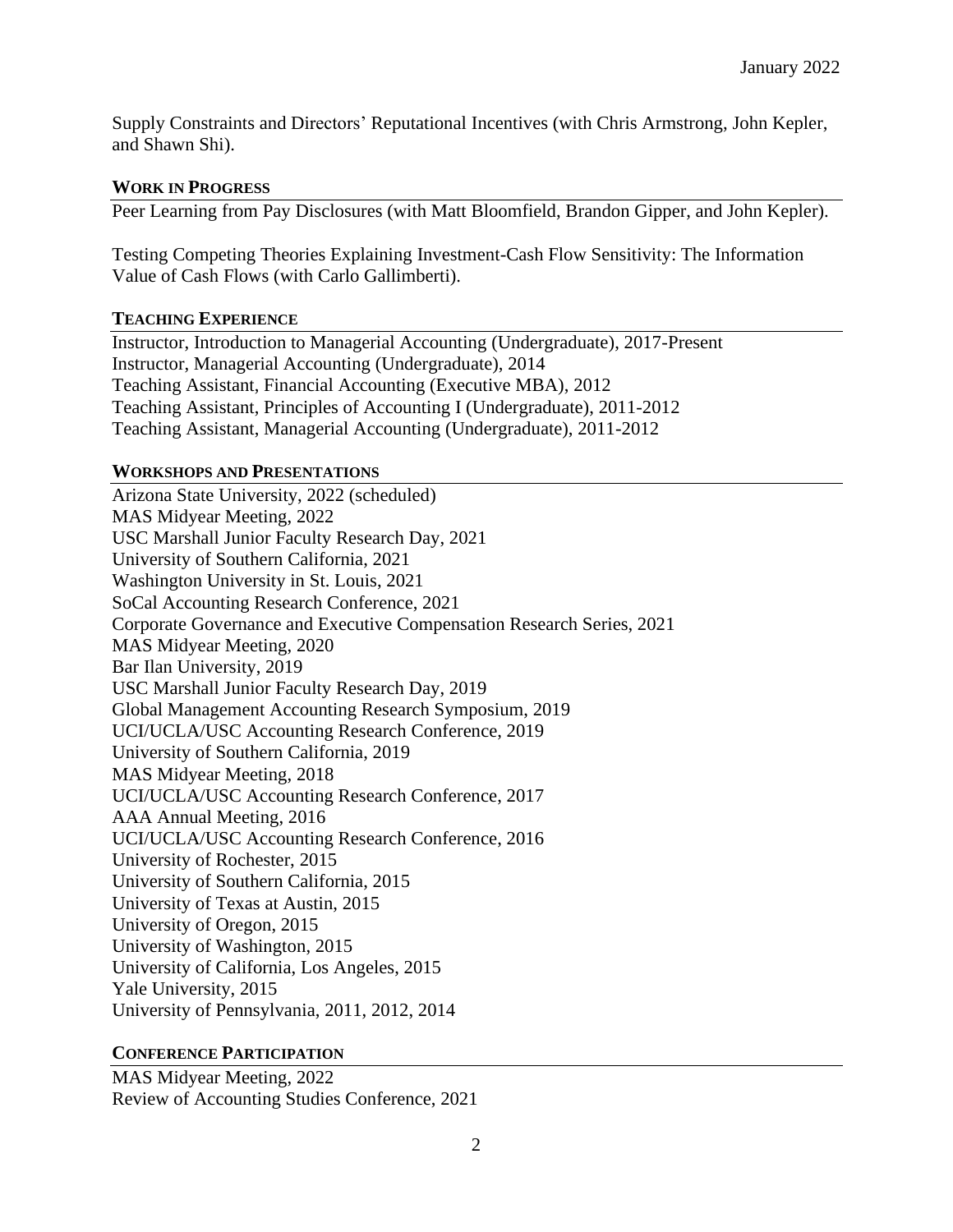Journal of Accounting and Economics Conference, 2021 Review of Accounting Studies Conference, 2020 Journal of Accounting and Economics Conference, 2020 MAS Midyear Meeting, 2020 New Research on Executive Compensation and on Sustainability, 2019 AAA Annual Meeting, 2019 Global Management Accounting Research Symposium, 2019 Conference on Emerging Technologies in Accounting and Financial Economics, 2019 UCI/UCLA/USC Accounting Research Conference, 2019 Emerging Management Accounting Scholars Symposium, 2018 UCI/UCLA/USC Accounting Research Conference, 2018 MAS Midyear Meeting, 2018 AAA Annual Meeting, 2017 INSEAD Accounting Symposium, 2017 Rotman Accounting Research Conference, 2017 UCI/UCLA/USC Accounting Research Conference, 2017 UCLA Accounting Conference, 2017 AAA Annual Meeting, 2016 Emerging Management Accounting Scholars Symposium, 2016 UCI/UCLA/USC Accounting Research Conference, 2016 UCLA Accounting Conference, 2016 FARS Midyear Meeting, 2016 MAS Midyear Meeting, 2016 AFA Annual Meeting, 2014 Journal of Accounting and Economics Conference, 2014 Nick Dopuch Accounting Conference, 2014 AAA Doctoral Consortium, 2013 UNC Tax Doctoral Seminar, 2013 Information, Markets, and Organizations Conference, 2012 Journal of Accounting and Economics Conference, 2011

# **HONORS AND AWARDS**

MAS Best Dissertation Award, 2016 AAA Doctoral Consortium Fellow, 2013 Laventhol and Horwath Accounting Scholarship, 2012 Wharton Doctoral Fellowship, 2010-2015

## **PROFESSIONAL SERVICE**

AAA Annual Meeting Sub-Liaison (Executive Compensation), 2016

Ad hoc referee: The Accounting Review, Advances in Management Accounting, Contemporary Accounting Research, Corporate Governance: An International Review, Journal of Accounting and Economics, Journal of Accounting Research, Journal of Banking and Finance, Journal of Financial and Quantitative Analysis, Journal of Financial Reporting, Journal of Financial Services Research, Journal of Law and Economics, Journal of Management Accounting